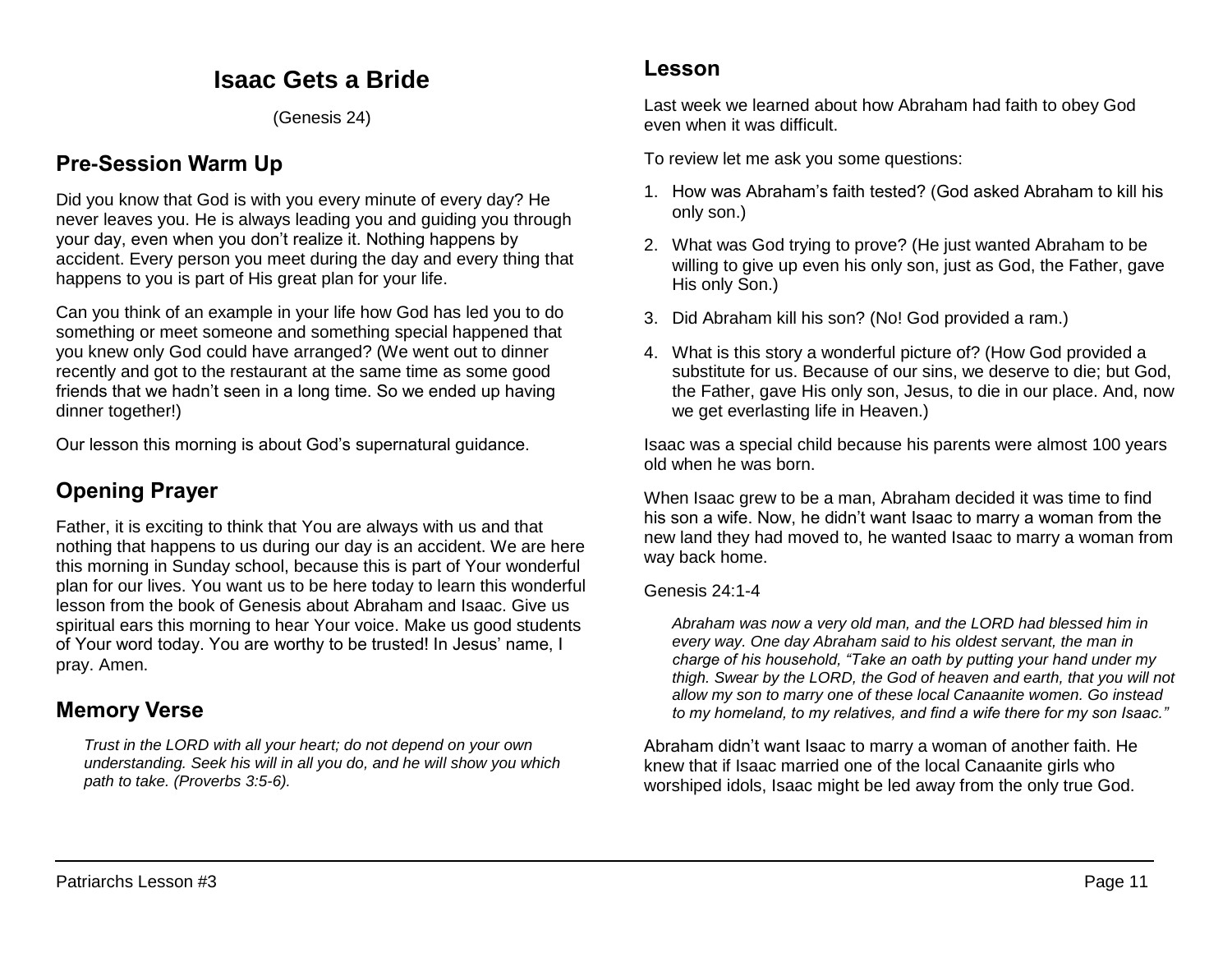When you grow up, your parents will not want you to marry someone who is not a Christian. The Bible says we should not do that. It's for our own happiness.

But the servant was worried about going to a faraway country and finding just the right woman for Isaac and then being able to convince her to come away with him.

#### Genesis 24:5-7

*The servant asked, "But what if I can't find a young woman who is willing to travel so far from home? Should I then take Isaac there to live among your relatives in the land you came from?" "No!" Abraham responded. "Be careful never to take my son there. For the LORD, the God of heaven, who took me from my father's house and my native land, solemnly promised to give this land to my descendants. He will send his angel ahead of you, and he will see to it that you find a wife there for my son.* 

Abraham wasn't worried. He trusted God. He knew God would work out the details. He remembered how God had provided the ram. Even when we can't see how things will work out, God can! And, we can trust Him. (Teacher, review the memory verse.)

So the servant took off with ten camels loaded with the best of everything Abraham owned so he could impress the bride-to-be.

#### Genesis 24:10

*Then he loaded ten of Abraham's camels with all kinds of expensive gifts from his master, and he traveled to distant Aram-naharaim. There he went to the town where Abraham's brother Nahor had settled.[Haran]*

Now, I want you to see how God leads and guides us in everything we do. Watch what happens when the servant arrives...

#### Genesis 24:11-14

*He made the camels kneel beside a well just outside the town. It was evening, and the women were coming out to draw water. "O LORD, God of my master, Abraham," he prayed. "Please give me success today, and* 

*show unfailing love to my master, Abraham. See, I am standing here beside this spring, and the young women of the town are coming out to draw water. This is my request. I will ask one of them, 'Please give me a drink from your jug.' If she says, 'Yes, have a drink, and I will water your camels, too!'—let her be the one you have selected as Isaac's wife. This is how I will know that you have shown unfailing love to my master."* 

After traveling for a long time, the servant came into just the right village. The first thing he did was to go to a well to get water for he and his camels. He knew that the young women from the village came there to get water. He was wondering how he would know which one to approach. So, he prayed and asked God to point out the right girl in this most unusual way: He said, "When I ask a girl for a drink and she says, 'Yes, certainly, and I will water your camels, too,' let her be the one who will become Isaac's wife."

Have you ever asked God for something specific like that? I have! I've said, "Lord, when I get to the busy mall, will you provide a parking place right by the door for me?" And, as I drive up, there's a car pulling out of the perfect parking place. God loves to answer our prayers!

So, what do you think happened?

#### Genesis 24:15-17

*Before he had finished praying, he saw a young woman named Rebekah coming out with her water jug on her shoulder. She was the daughter of Bethuel, who was the son of Abraham's brother Nahor and his wife, Milcah. Rebekah was very beautiful and old enough to be married, but she was still a virgin. She went down to the spring, filled her jug, and came up again. Running over to her, the servant said, "Please give me a little drink of water from your jug."* 

#### Genesis 24:18-19

*"Yes, my lord," she answered, "have a drink." And she quickly lowered her jug from her shoulder and gave him a drink. When she had given him a drink, she said, "I'll draw water for your camels, too, until they have had enough to drink."*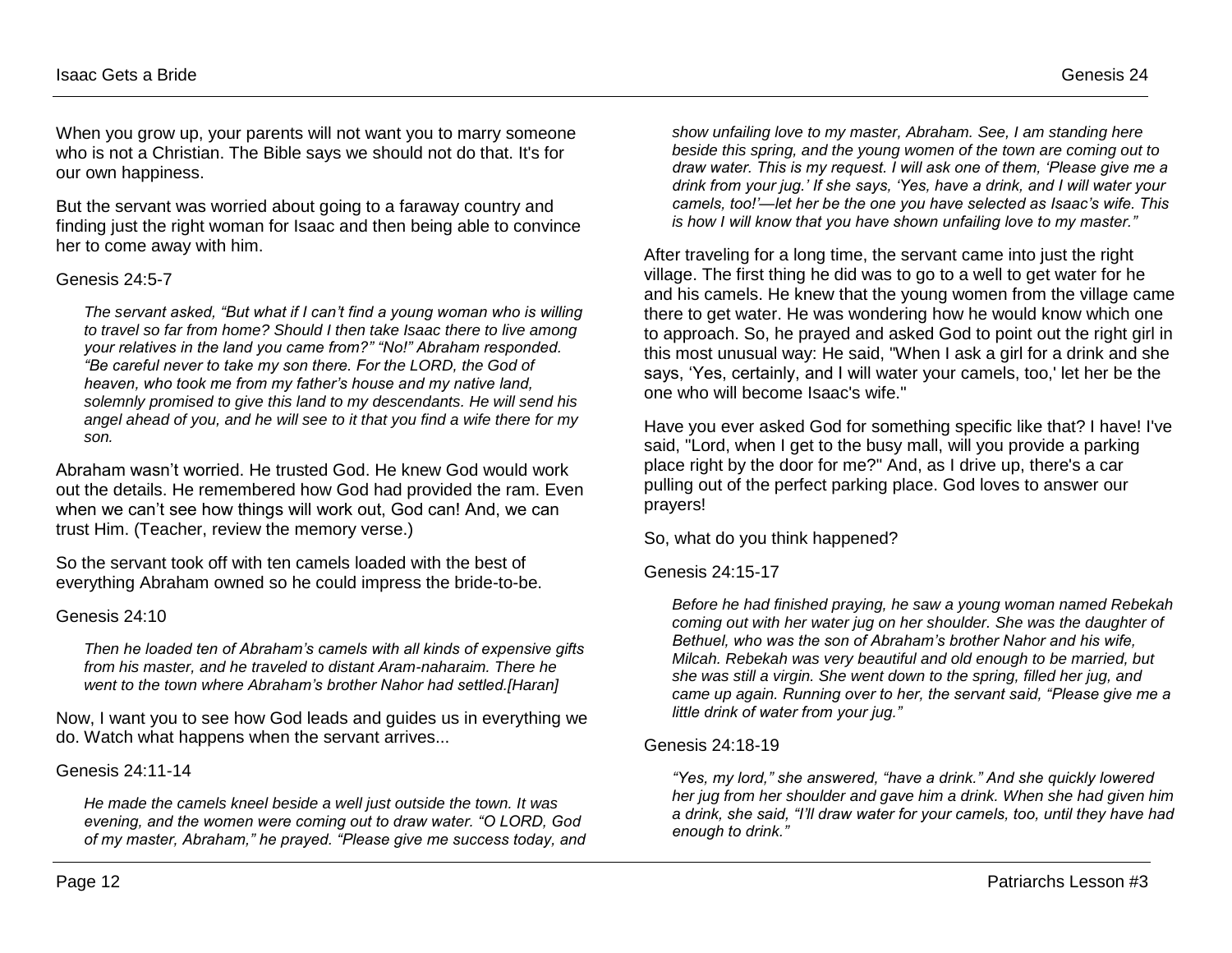So, it happened just as the servant asked of God! After the camels had all they could drink, the servant asked the girl if her family could put him up for the night. So, she invited him home. And, as it turns out, she was from Abraham's relatives. The Lord had led the servant right to the house of Abraham's brothers!

God leads and guides each of us day by day! Nothing happens to us by mistake. Every person you meet during each and every day is part of God's wonderful plan for your life.

So, when the servant got to Rebekah's home, he told her family what had happened.

#### Genesis 24:37-40

*And my master made me take an oath. He said, 'Do not allow my son to marry one of these local Canaanite women. Go instead to my father's house, to my relatives, and find a wife there for my son.' "But I said to my master, 'What if I can't find a young woman who is willing to go back with me?' He responded, 'The LORD, in whose presence I have lived, will send his angel with you and will make your mission successful. Yes, you must find a wife for my son from among my relatives, from my father's family.* 

Rebekah's family saw the hand of the Lord in the way things turned out.

#### Genesis 24:51

*Here is Rebekah; take her and go. Yes, let her be the wife of your master's son, as the LORD has directed."*

#### Genesis 24:57-58

*"Well," they said, "we'll call Rebekah and ask her what she thinks." So they called Rebekah. "Are you willing to go with this man?" they asked her. And she replied, "Yes, I will go."* 

God wants to give us good things but He wants us to ask for them and trust Him to give us what we need. We should pray that His will be done in our lives.

# **CLOSING PRAYER**

Father, thank You that You never leave us alone. We find such comfort in knowing that You are always with us leading us and guiding us through every day. We pray that we will see Your hand in each and everything that happens to us and every person we meet along the way each day. We don't want to miss any special plan you have for us. Help us to keep our spiritual eyes and ears open to the things of You, God. In Jesus' name, I pray. Amen.

# **LEARNING ACTIVITIES**

### **CRAFT CORNER**

## **GAME CENTER**

### *Pictionary*

Write the names of people, objects, songs, and places from the story on 3x5 cards. For example: camel, pitcher, bracelet, well, wedding, water, daughter, Isaac, servant, Canaan, The servant meeting Rebekah.

Have one student at a time pick a card. The student will try and draw the word on the board, while other students guess what it is. You can divide the class into teams if you'd like, or simply award tokens to the first student to guess. Or do the drawing yourself and have the students quess.

Or, use the following review questions in a game of your choice: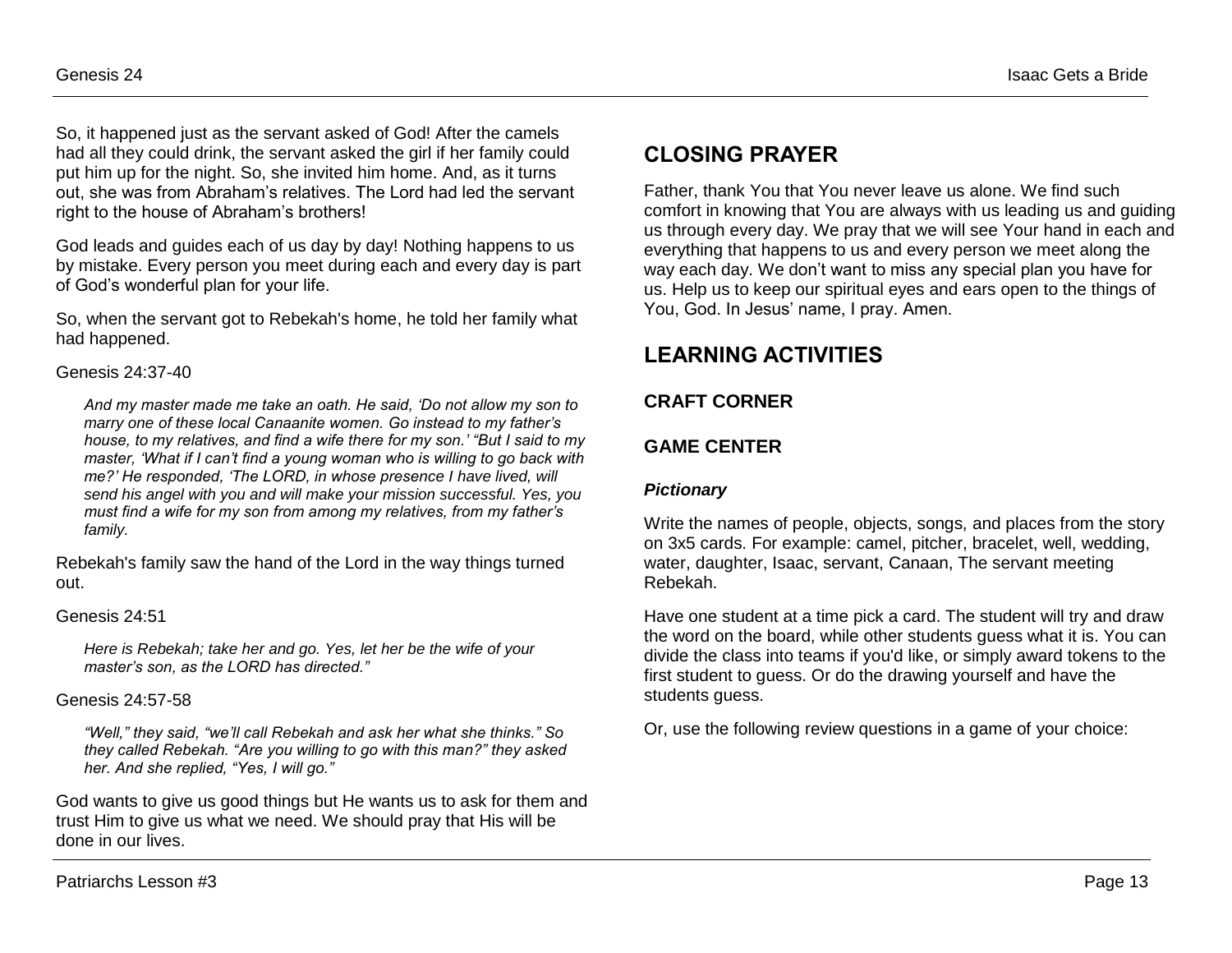#### *Review Questions:*

- 1. Who sent the servant? (Abraham)
- 2. Who was the servant looking for? (A wife for Isaac)
- 3. What animals did the servant lead? (Camels
- 4. Why didn't Abraham want Isaac to marry a woman from the new land of Canaan? (He didn't want Isaac to marry a woman of another faith. He knew that if Isaac married one of the local Canaanite girls who worshiped idols, Isaac might be led away from the only true God.)
- 5. How did the servant know which girl was the one for Isaac? (He prayed to God, "When I ask a girl for a drink and she says, 'Yes, certainly, and I will also water your camels,' let her be the one who will become Isaac's wife." And, then, Rebekah came out with her pitcher on her shoulder... so it happened just as the servant asked of God!)
- 6. What gifts did the servant give Rebekah? (A gold nose ring and bracelet.)
- 7. Why did the servant choose the sign of drawing water for camels? (Only a kind, humble, polite and generous person would freely offer to draw water for ten camels as well as for their owner. The servant chose a behavior that reflected good qualities in a person. He wanted a kind, humble, polite and generous wife for Isaac. Jesus said you can tell a good tree by its fruit - and you can tell a good person by their behavior. How good is our fruit today? Would the servant have picked you?)
- 8. What are some examples in Abraham's life of how God leads and guides each of us day by day? (God led his servant to the right village, the right well and the right girl.)
- 9. What sign did the servant ask for? (that the girl would offer him and his camels water.)
- 10. What did the servant give Rebekah? (Bracelets and a ring)
- 11. Why did Abraham send the servant so far away? (He wanted Isaac's wife to worship God, like his family there did.)
- 12. Why did the servant ask God for a sign? (To be sure the girl was God's choice.)
- 13. What was Rebekah's brother's name? (Laban)

#### *[True/False](http://www.ebibleteacher.com/children/review.htm#True and False)*

- 1. Abraham went to find a wife for his son. (F-he sent his servant)
- 2. It wasn't important who Isaac's wife worshipped. (F-she needed to worship God)
- 3. The servant prayed for a confirming sign from God. (T)
- 4. Drawing water for and inviting strangers home was a sign of hospitality. (T-in fact, it was extremely rude not to)
- 5. Rebekah took a long time to decide whether or not to go. (F)